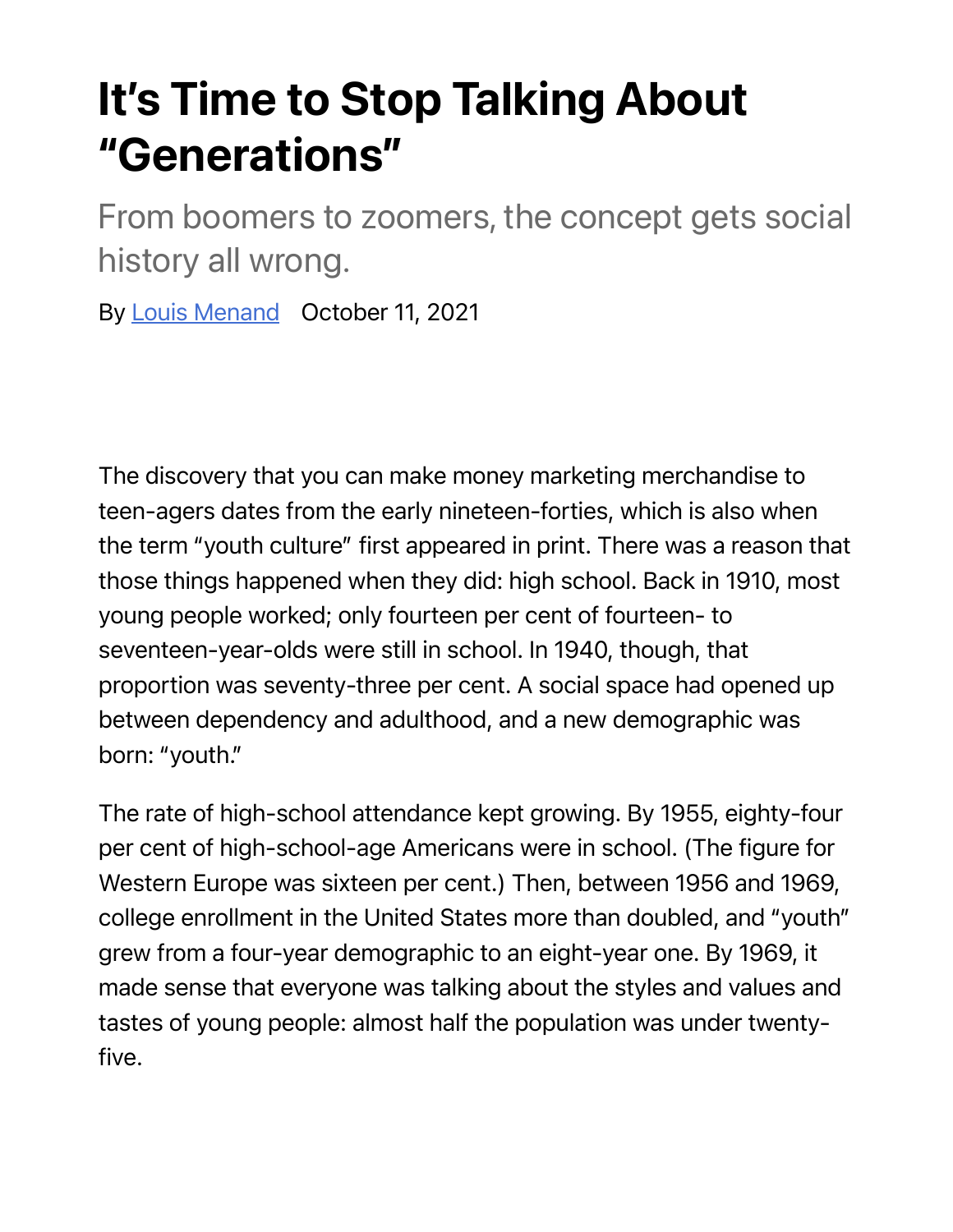Today, a little less than a third of the population is under twenty-five, but youth remains a big consumer base for social-media platforms, streaming services, computer games, music, fashion, smartphones, apps, and all kinds of other goods, from motorized skateboards to ecofriendly water bottles. To keep this market churning, and to give the consulting industry something to sell to firms trying to understand (i.e., increase the productivity of) their younger workers, we have invented a concept that allows "youth culture" to be redefined periodically. This is the concept of the generation.

The term is borrowed from human reproductive biology. In a kinship structure, parents and their siblings constitute "the older generation"; offspring and their cousins are "the younger generation." The time it takes, in our species, for the younger generation to become the older generation is traditionally said to be around thirty years. (For the fruit fly, it's ten days.) That is how the term is used in the Hebrew Bible, and Herodotus said that a century could be thought of as the equivalent of three generations.

Around 1800, the term got transplanted from the family to society. The new idea was that people born within a given period, usually thirty years, belong to a single generation. There is no sound basis in biology or anything else for this claim, but it gave European scientists and intellectuals a way to make sense of something they were obsessed with, social and cultural change. What causes change? Can we predict it? Can we prevent it? Maybe the reason societies change is that people change, every thirty years.

Before 1945, most people who theorized about generations were talking about literary and artistic styles and intellectual trends—a shift from Romanticism to realism, for example, or from liberalism to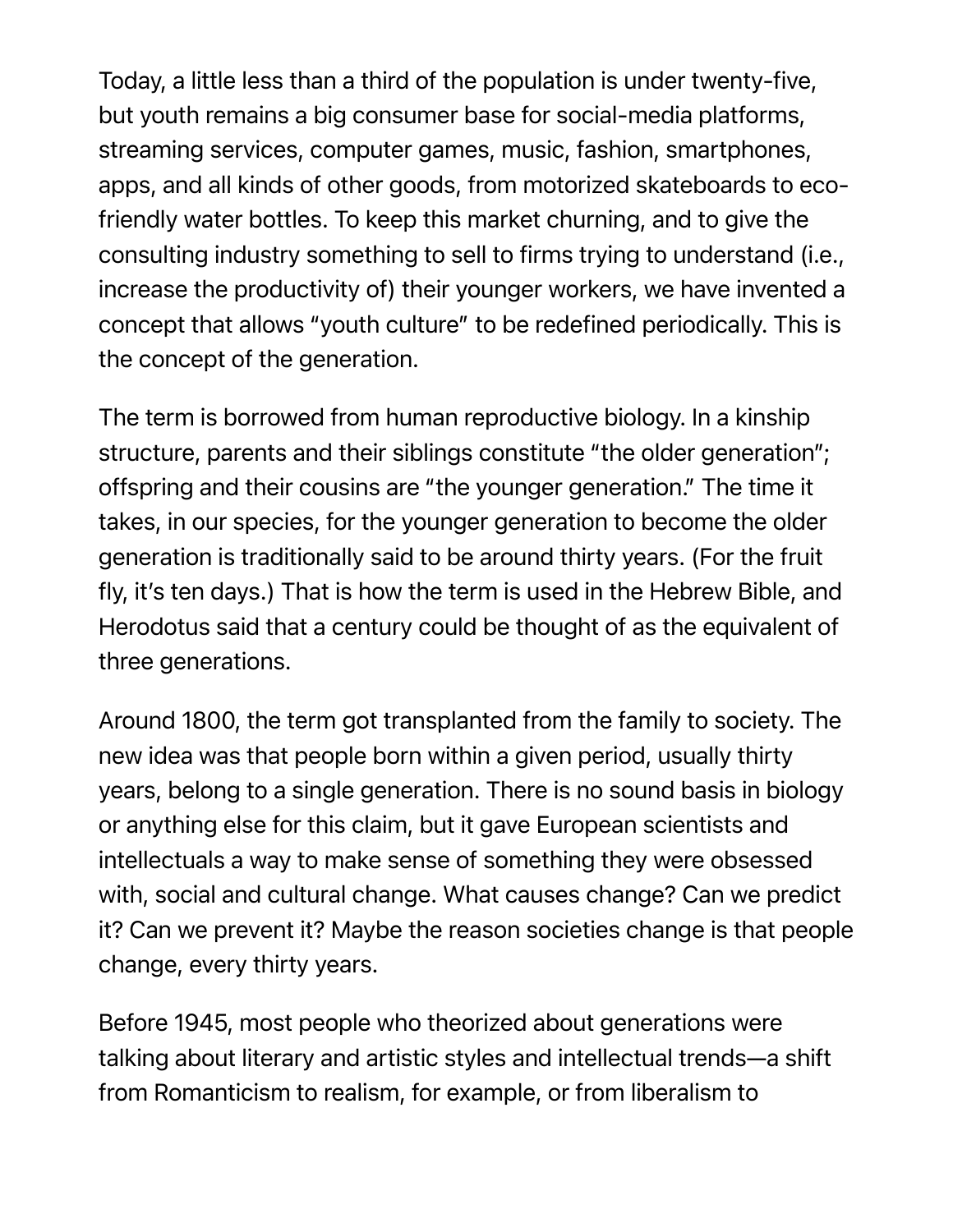conservatism. The sociologist Karl Mannheim, in an influential essay published in 1928, used the term "generation units" to refer to writers, artists, and political figures who self-consciously adopt new ways of doing things. Mannheim was not interested in trends within the broader population. He assumed that the culture of what he called "peasant communities" does not change.

Nineteenth-century generational theory took two forms. For some thinkers, generational change was the cause of social and historical change. New generations bring to the world new ways of thinking and doing, and weed out beliefs and practices that have grown obsolete. This keeps society rejuvenated. Generations are the pulse of history. Other writers thought that generations were different from one another because their members carried the imprint of the historical events they lived through. The reason we have generations is that we have change, not the other way around.

There are traces of both the pulse hypothesis and the imprint hypothesis in the way we talk about generations today. We tend to assume that there is a rhythm to social and cultural history that maps onto generational cohorts, such that each cohort is shaped by, or bears the imprint of, major historical events—Vietnam, 9/11, *COVID*. But we also think that young people develop their own culture, their own tastes and values, and that this new culture displaces the culture of the generation that preceded theirs.

Today, the time span of a generational cohort is usually taken to be around fifteen years (even though the median age of first-time mothers in the U.S. is now twenty-six and of first-time fathers thirty-one). People born within that period are supposed to carry a basket of characteristics that differentiate them from people born earlier or later.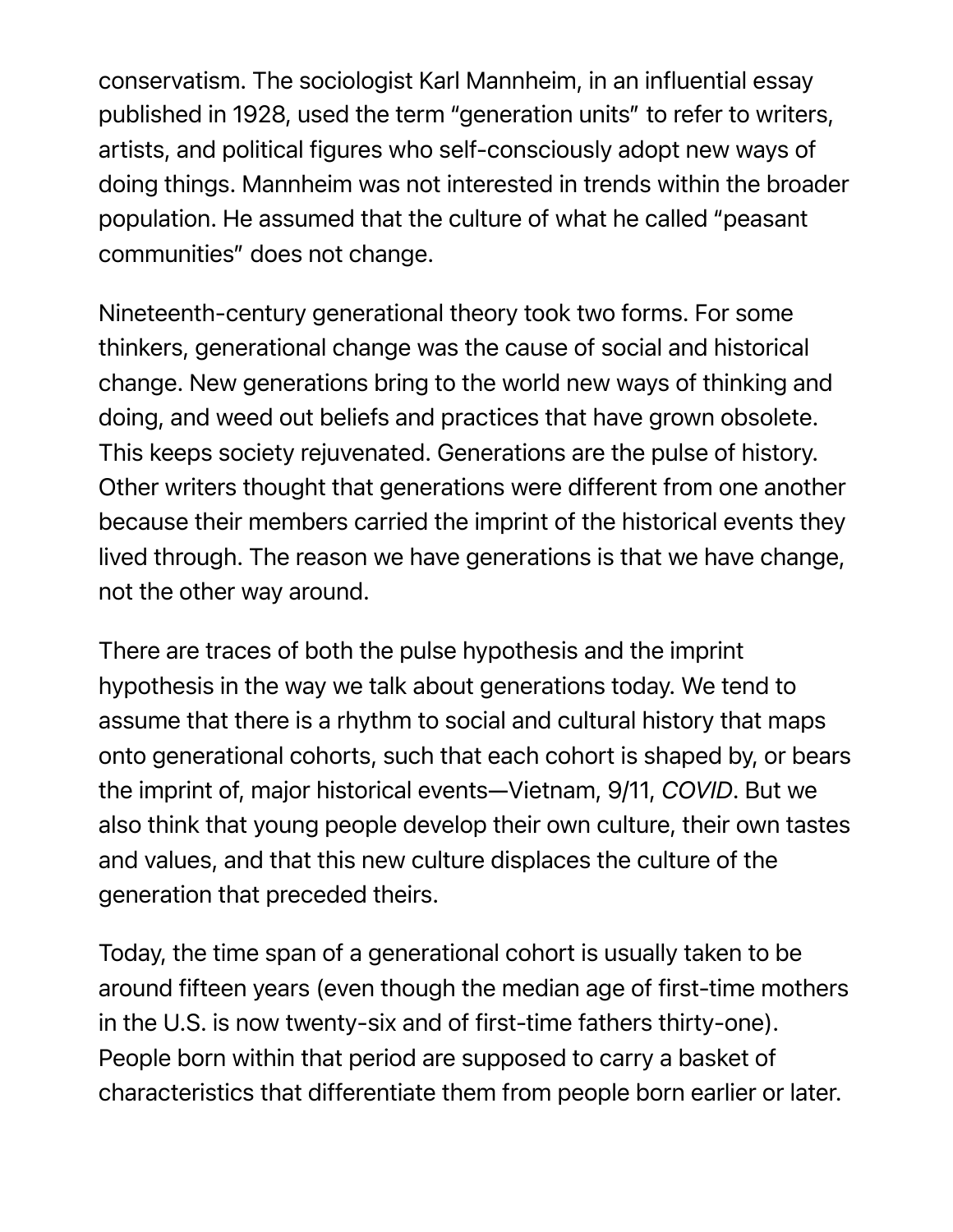This supposition requires leaps of faith. For one thing, there is no empirical basis for claiming that differences within a generation are smaller than differences between generations. (Do you have less in common with your parents than with people you have never met who happen to have been born a few years before or after you?) The theory also seems to require that a person born in 1965, the first year of Generation X, must have different values, tastes, and life experiences from a person born in 1964, the last year of the baby-boom generation (1946-64). And that someone born in the last birth year of Gen X, 1980, has more in common with someone born in 1965 or 1970 than with someone born in 1981 or 1990.

Everyone realizes that precision dating of this kind is silly, but although we know that chronological boundaries can blur a bit, we still imagine generational differences to be bright-line distinctions. People talk as though there were a unique DNA for Gen X—what in the nineteenth century was called a generational "entelechy"—even though the difference between a baby boomer and a Gen X-er is about as meaningful as the difference between a Leo and a Virgo.

You could say the same things about decades, of course. A year is, like a biological generation, a measurable thing, the time it takes the Earth to orbit the sun. But there is nothing in nature that corresponds to a decade—or a century, or a millennium. Those are terms of convenience, determined by the fact that we have ten fingers.

Yet we happily generalize about "the fifties" and "the sixties" as having dramatically distinct, well, entelechies. Decade-thinking is deeply embedded. For most of us, "She's a seventies person" carries a lot more specific information than "She's Gen X." By this light, generations are just a novel way of slicing up the space-time continuum, no more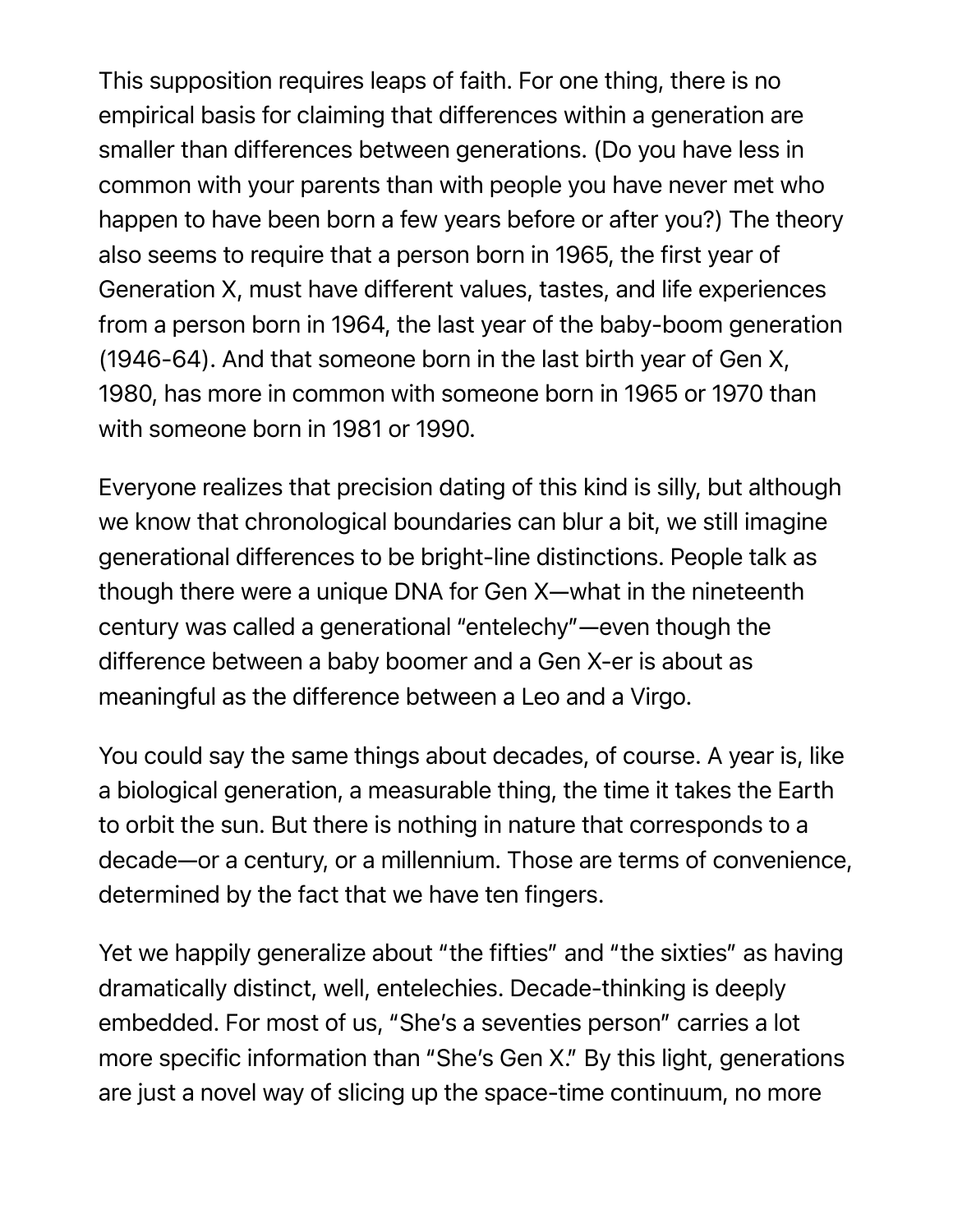arbitrary, and possibly a little less, than decades and centuries. The question, therefore, is not "Are generations real?" The question is "Are they a helpful way to understand anything?"

Bobby Duffy, the author of "The Generation Myth" (Basic), says yes, but they're not as helpful as people think. Duffy is a social scientist at King's College London. His argument is that generations are just one of three factors that explain changes in attitudes, beliefs, and behaviors. The others are historical events and "life-cycle effects," that is, how people change as they age. His book illustrates, with a somewhat overwhelming array of graphs and statistics, how events and aging interact with birth cohort to explain differences in racial attitudes, happiness, suicide rates, political affiliations—you name it, for he thinks that his three factors explain everything.

Duffy's over-all finding is that people in different age groups are much more alike than all the talk about generations suggests, and one reason for all that talk, he thinks, is the consulting industry. He says that, in 2015, American firms spent some seventy million dollars on generational consulting (which doesn't seem that much, actually). "What generational differences exist in the workplace?" he asks. His answer: "Virtually none."

Duffy is good at using data to take apart many familiar generational characterizations. There is no evidence, he says, of a "loneliness epidemic" among young people, or of a rise in the rate of suicide. The falling off in sexual activity in the United States and the U.K. is population-wide, not just among the young.

He says that attitudes about gender in the United States correlate more closely with political party than with age, and that, in Europe, anyway,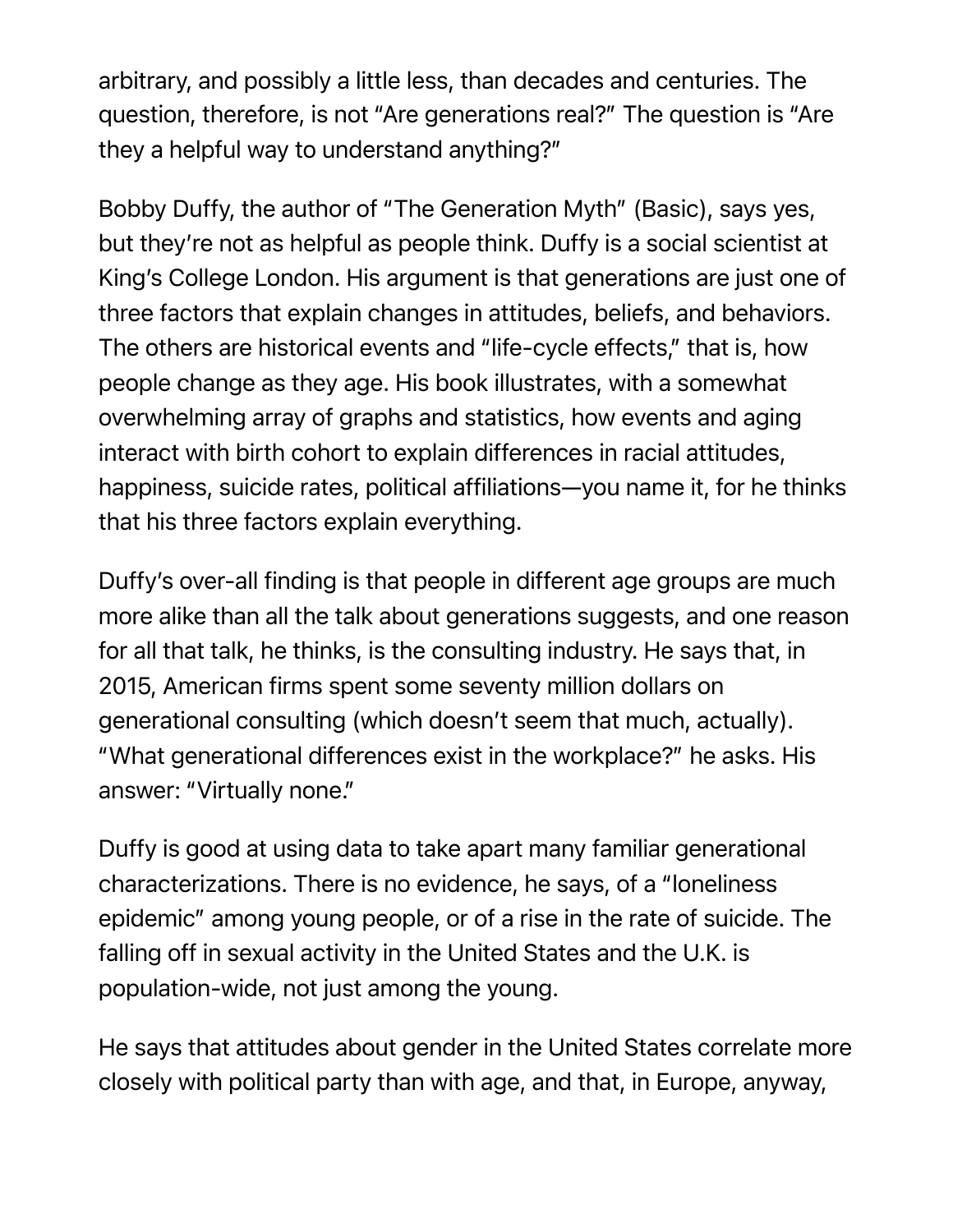there are no big age divides in the recognition of climate change. There is "just about no evidence," he says, that Generation Z (1997-2012, encompassing today's college students) is more ethically motivated than other generations. When it comes to consumer boycotts and the like, " 'cancel culture' seems to be more of a middle-age thing." He worries that generational stereotypes—such as the characterization of Gen Z-ers as woke snowflakes—are promoted in order to fuel the culture wars.

The woke-snowflake stereotype is the target of "Gen Z, Explained" (Chicago), a heartfelt defense of the values and beliefs of contemporary college students. The book has four authors, Roberta Katz, Sarah Ogilvie, Jane Shaw, and Linda Woodhead—an anthropologist, a linguist, a historian, and a sociologist—and presents itself as a social-scientific study, including a "methodological appendix." But it resembles what might be called journalistic ethnography: the portrayal of social types by means of interviews and anecdotes.

The authors adopt a key tenet of the pulse hypothesis. They see Gen Z-ers as agents of change, a generation that has created a youth culture that can transform society. (The fact that when they finished researching their book, in 2019, roughly half of Gen Z was under sixteen does not trouble them, just as the fact that at the time of Woodstock, in 1969, more than half the baby-boom generation was under thirteen doesn't prevent people from making generalizations about the baby boomers.)

Their book is based on hour-long interviews with a hundred and twenty students at three colleges, two in California (Stanford and Foothill College, a well-regarded community college) and one in the U.K.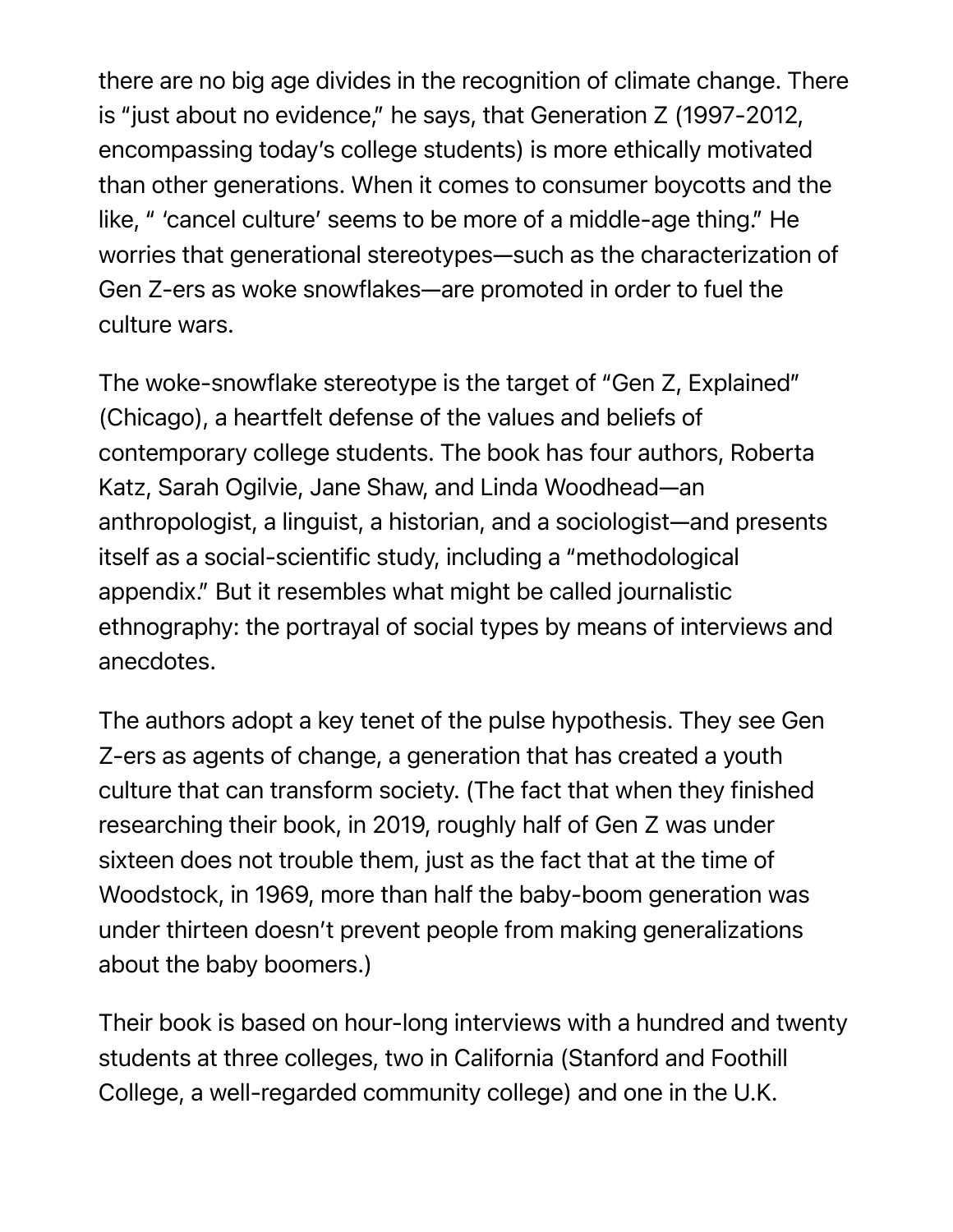(Lancaster, a selective research university). The authors inform us that the interviewees were chosen "by word of mouth and personal networking," which sounds a lot like self-selection. It is, in any event (as they unapologetically acknowledge), hardly a randomized sample.

The authors tell us that the interviews were conducted entirely by student research assistants, which means that, unless the research assistants simply read questions off a list, there was no control over the depth or the direction of the interviews. There were also some focus groups, in which students talked about their lives with, mostly, their friends, an exercise performed in an echo chamber. Journalists, or popular ethnographers, would at least have met and observed their subjects. It's mystifying why the authors felt a need to distance themselves in this way, given how selective their sample was to begin with. We are left with quotations detached from context. Self-reporting is taken at face value.

The authors supplemented the student interviews with a lexical glossary designed to pick out words and memes heavily used by young people, and with two surveys, designed by one of the authors (Woodhead) and conducted by YouGov, an Internet polling company, of eighteen- to twenty-five-year-olds in the United States and the U.K.

Where there is an awkward discrepancy between the survey results and what the college students say in the interviews, the authors attempt to explain it away. The YouGov surveys found that ninety-one per cent of all persons aged eighteen to twenty-five, American and British, identify as male or female, and only four per cent as gender fluid or nonbinary. (Five per cent declined to answer.) This does not match the impression created by the interviews, which suggest that there should be many more fluid and nonbinary young people out there,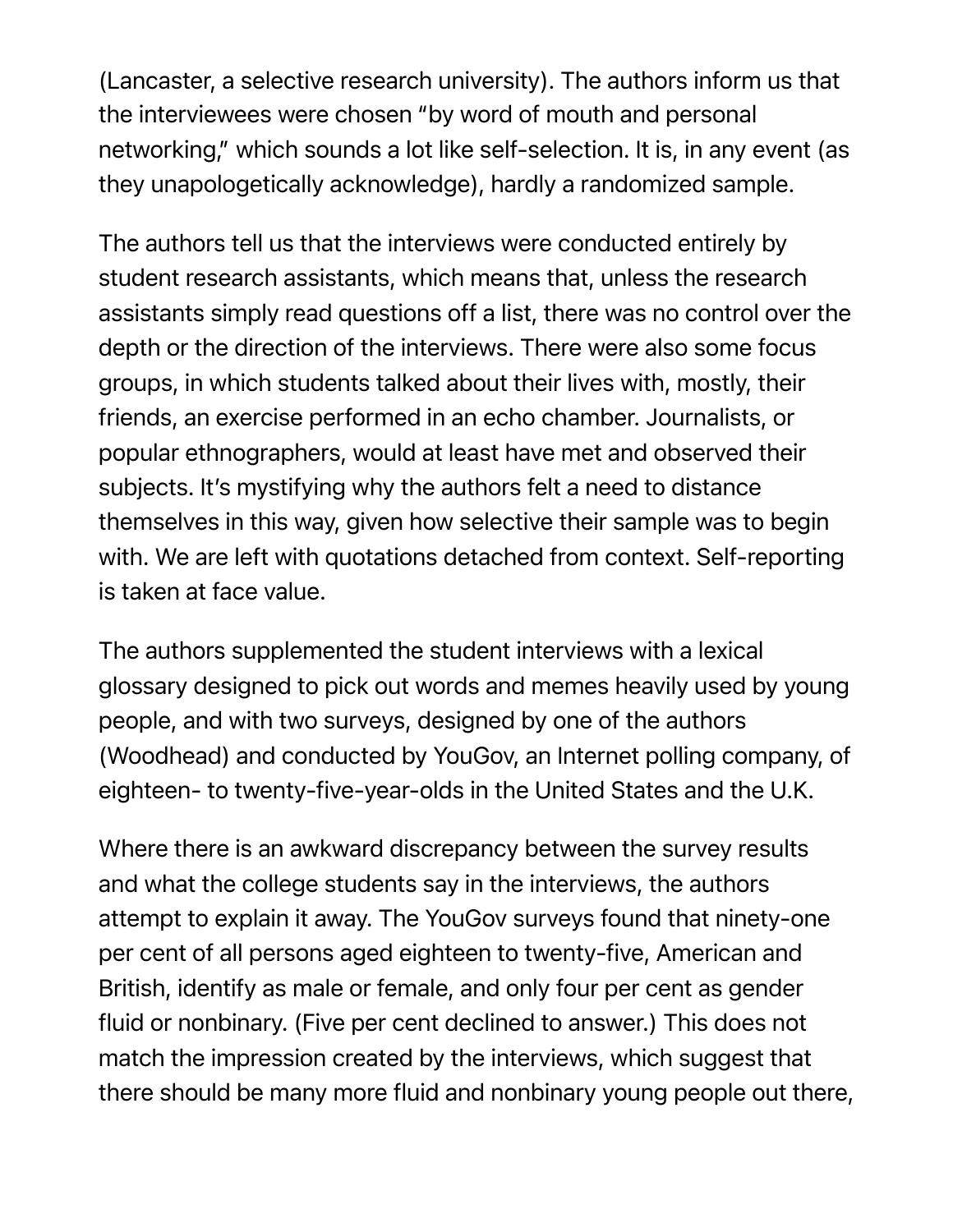so the authors say that we don't really know what the survey respondents *meant* by "male" and "female." Well, then, maybe they should have been asked.

The authors attribute none of the characteristics they identify as Gen Z to the imprint of historical events—with a single exception: the rise of the World Wide Web. Gen Z is the first "born digital" generation. This fact has often been used to stereotype young people as screen-time addicts, captives of their smartphones, obsessed with how they appear on social media, and so on. The Internet is their "culture." They are trapped in the Web. The authors of "Gen Z, Explained" emphatically reject this line of critique. They assure us that Gen Z-ers "understand both the potential and the downside of technology" and possess "critical awareness about the technology that shapes their lives."

For the college students who were interviewed (although not, evidently, for the people who were surveyed), a big part of Gen Z culture revolves around identity. As the authors put it, "self-labeling has become an imperative that is impossible to escape." This might seem to suggest a certain degree of self-absorption, but the authors assure us that these young people "are self-identified and self-reliant but markedly not selfcentered, egotistical, or selfish."

"Lily" is offered to illustrate the ethical richness of this new concern. It seems that Lily has a friend who is always late to meet with her: "She explained that while she of course wanted to honor and respect his unique identity, choices, and lifestyle—including his habitual tardiness she was also frustrated by how that conflicted with her sense that he was then not respecting her identity and preference for timeliness." The authors do not find this amusing.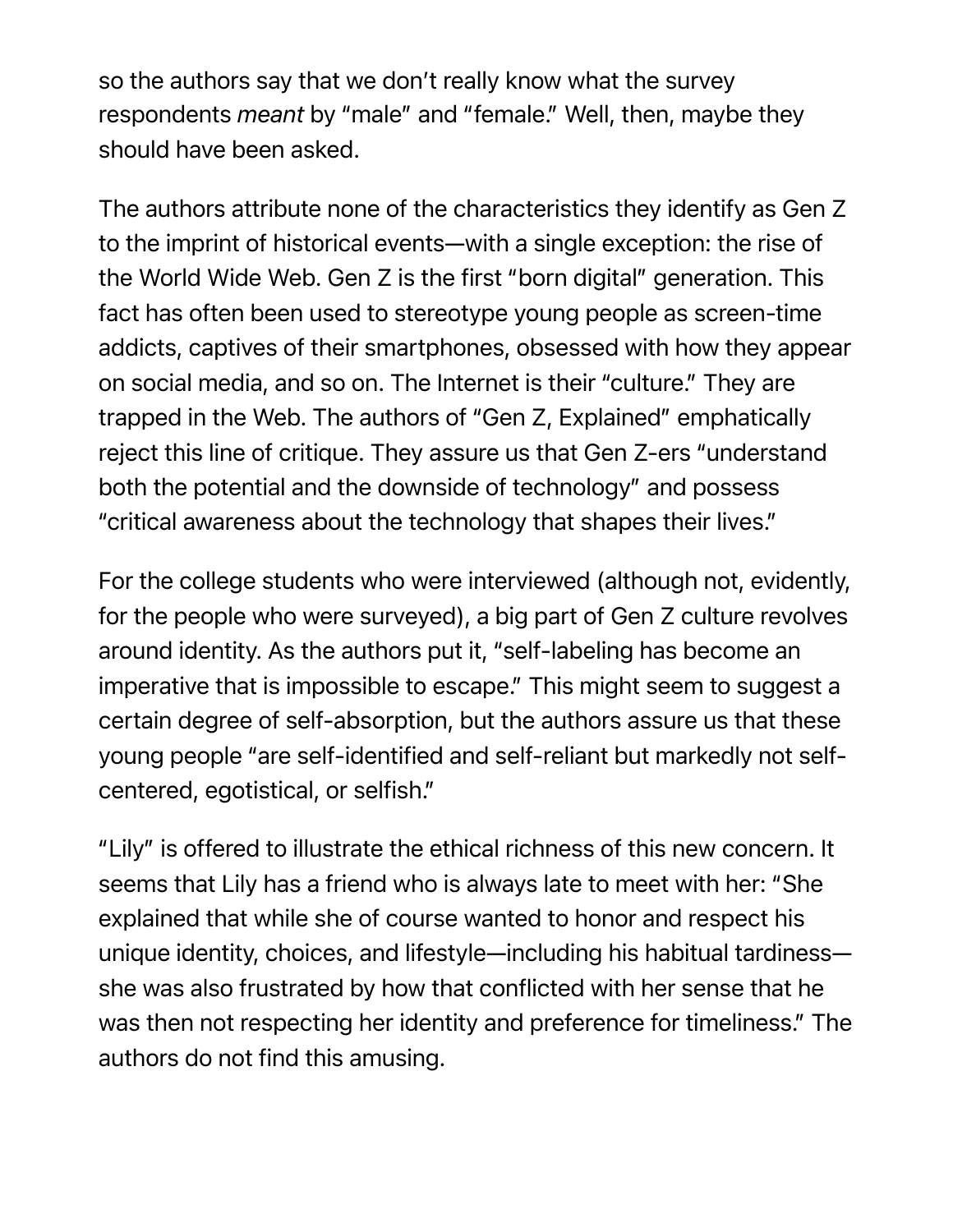The book's big claim is that Gen Z-ers "may well be the heralds of new attitudes and expectations about how individuals and institutions can change for the better." They have come up with new ways of working (collaborative), new forms of identity (fluid and intersectional), new concepts of community (diverse, inclusive, non-hierarchical).

Methodology aside, there is much that is refreshing here. There is no reason to assume that younger people are more likely to be passive victims of technology than older people (that assumption is classic old person's bias), and it makes sense that, having grown up doing everything on a computer, Gen Z-ers have a fuller understanding of the digital universe than analog dinosaurs do. The dinosaurs can say, "You don't know what you're missing," but Gen Z-ers can say, "You don't understand what you're getting."

The claim that addiction to their devices is the cause of a rise in mental disorders among teen-agers is a lot like the old complaint that listening to rock and roll turns kids into animals. The authors cite a recent study (not their own) that concludes that the association between poor mental health and eating potatoes is greater than the association with technology use. We're all in our own fishbowls. We should hesitate before we pass judgment on what life is like in the fishbowls of others.

The major problem with "Gen Z, Explained" is not so much the authors' fawning tone, or their admiration for the students' concerns— "environmental degradation, equality, violence, and injustice"—even though they are the same concerns that almost everyone in their social class has, regardless of age. The problem is the "heralds of a new dawn" stuff.

"A crisis looms for all unless we can find ways to change," they warn.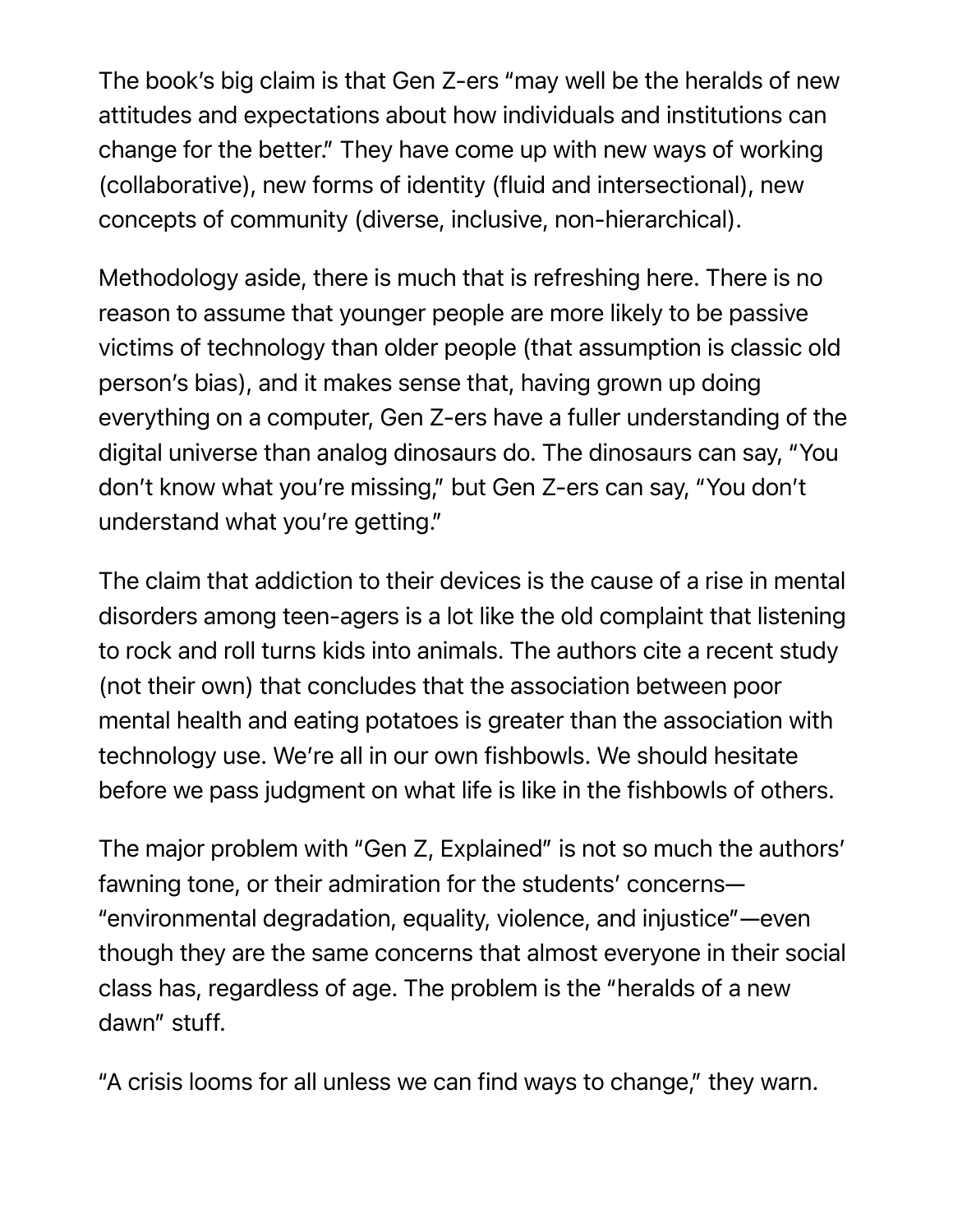"Gen Zers have ideas of the type of world they would like to bring into being. By listening carefully to what they are saying, we can appreciate the lessons they have to teach us: be real, know who you are, be responsible for your own well-being, support your friends, open up institutions to the talents of the many, not the few, embrace diversity, make the world kinder, live by your values."

I believe we have been here before, Captain. Fifty-one years ago, *The New Yorker* ran a thirty-nine-thousand-word piece that began:

There is a revolution under way . . . It is now spreading with amazing rapidity, and already our laws, institutions, and social structure are changing in consequence. Its ultimate creation could be a higher reason, a more human community, and a new and liberated individual. This is the revolution of the new generation.

The author was a forty-two-year-old Yale Law School professor named Charles Reich, and the piece was an excerpt from his book "The Greening of America," which, when it came out, later that year, went to No. 1 on the *Times* best-seller list.

Reich had been in San Francisco in 1967, during the so-called Summer of Love, and was amazed and excited by the flower-power wing of the counterculture—the bell-bottom pants (about which he waxes ecstatic in the book), the marijuana and the psychedelic drugs, the music, the peace-and-love life style, everything.

He became convinced that the only way to cure the ills of American life was to follow the young people. "The new generation has shown the way to the one method of change that will work in today's postindustrial society: revolution by consciousness," he wrote. "This means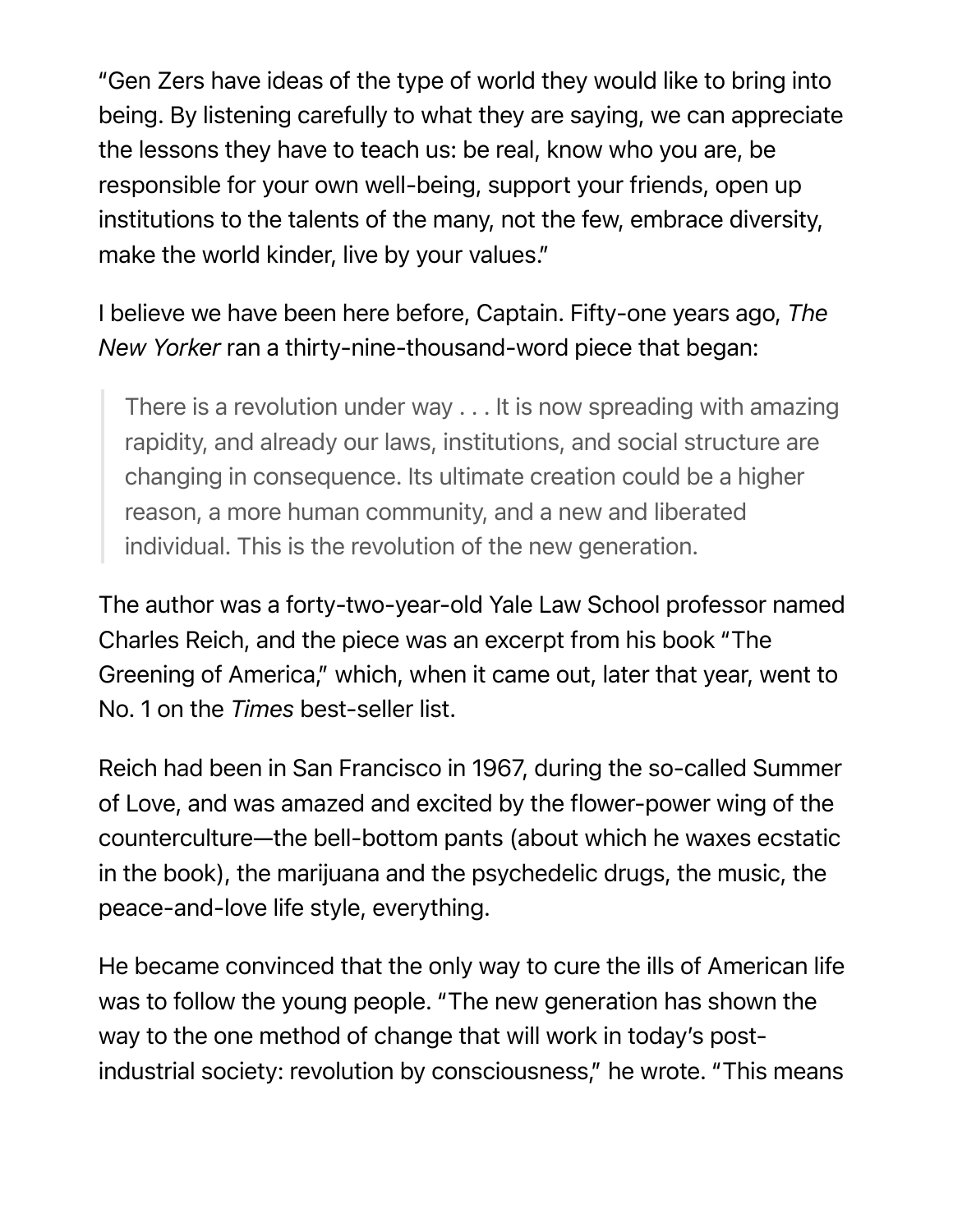a new way of living, almost a new man. This is what the new generation has been searching for, and what it has started to achieve."

So how did that work out? The trouble, of course, was that Reich was basing his observations and predictions on, to use Mannheim's term, a generation unit—a tiny number of people who were hyperconscious of their choices and values and saw themselves as being in revolt against the bad thinking and failed practices of previous generations. The folks who showed up for the Summer of Love were not a representative sample of sixties youth.

Most young people in the sixties did not practice free love, take drugs, or protest the war in Vietnam. In a poll taken in 1967, when people were asked whether couples should wait to have sex until they were married, sixty-three per cent of those in their twenties said yes, virtually the same as in the general population. In 1969, when people aged twentyone to twenty-nine were asked whether they had ever used marijuana, eighty-eight per cent said no. When the same group was asked whether the United States should withdraw immediately from Vietnam, three-quarters said no, about the same as in the general population.

Most young people in the sixties were not even notably liberal. When people who attended college from 1966 to 1968 were asked which candidate they preferred in the 1968 Presidential election, fifty-three per cent said Richard Nixon or George Wallace. Among those who attended college from 1962 to 1965, fifty-seven per cent preferred Nixon or Wallace, which matched the results in the general election.

The authors of "Gen Z, Explained" are making the same erroneous extrapolation. They are generalizing on the basis of a very small group of privileged people, born within five or six years of one another, who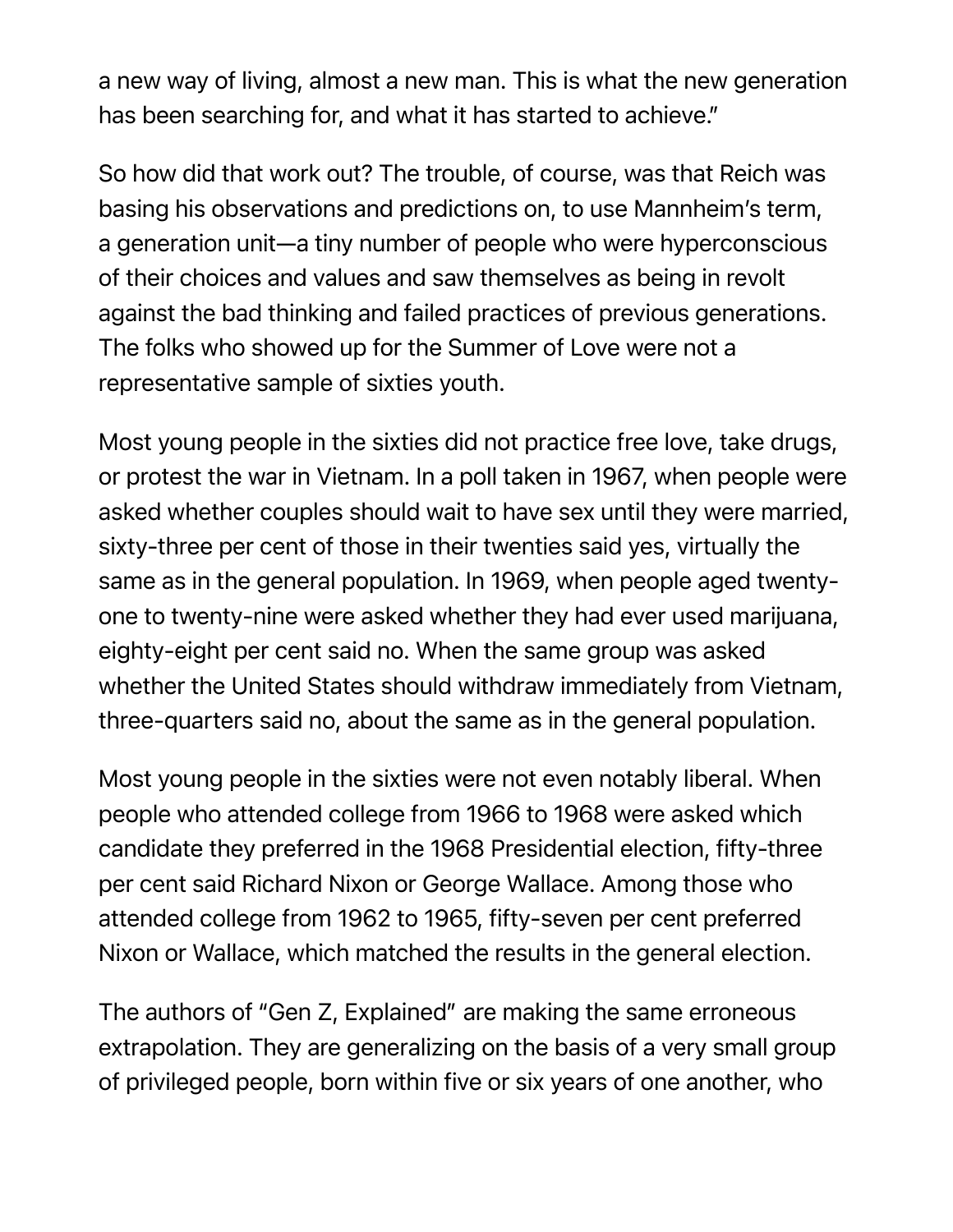inhabit insular communities of the like-minded. It's fine to try to find out what these people think. Just don't call them a generation.

Most of the millions of Gen Z-ers may be quite different from the scrupulously ethical, community-minded young people in the book. Duffy cites a survey, conducted in 2019 by a market-research firm, in which people were asked to name the characteristics of baby boomers, Gen X-ers, millennials (1981-96), and Gen Z-ers. The top five characteristics assigned to Gen Z were: tech-savvy, materialistic, selfish, lazy, and arrogant. The lowest-ranked characteristic was ethical. When Gen Z-ers were asked to describe their own generation, they came up with an almost identical list. Most people born after 1996 apparently don't think quite as well of themselves as the college students in "Gen Z, Explained" do.

In any case, "explaining" people by asking them what they think and then repeating their answers is not sociology. Contemporary college students did not invent new ways of thinking about identity and community. Those were already rooted in the institutional culture of higher education. From Day One, college students are instructed about the importance of diversity, inclusion, honesty, collaboration—all the virtuous things that the authors of "Gen Z, Explained" attribute to the new generation. Students can say (and some do say) to their teachers and their institutions, "You're not living up to those values." But the values are shared values.

And they were in place long before Gen Z entered college. Take "intersectionality," which the students in "Gen Z, Explained" use as a way of refining traditional categories of identity. That term has been around for more than thirty years. It was coined (as the authors note) in 1989, by the law professor Kimberlé Crenshaw. And Crenshaw was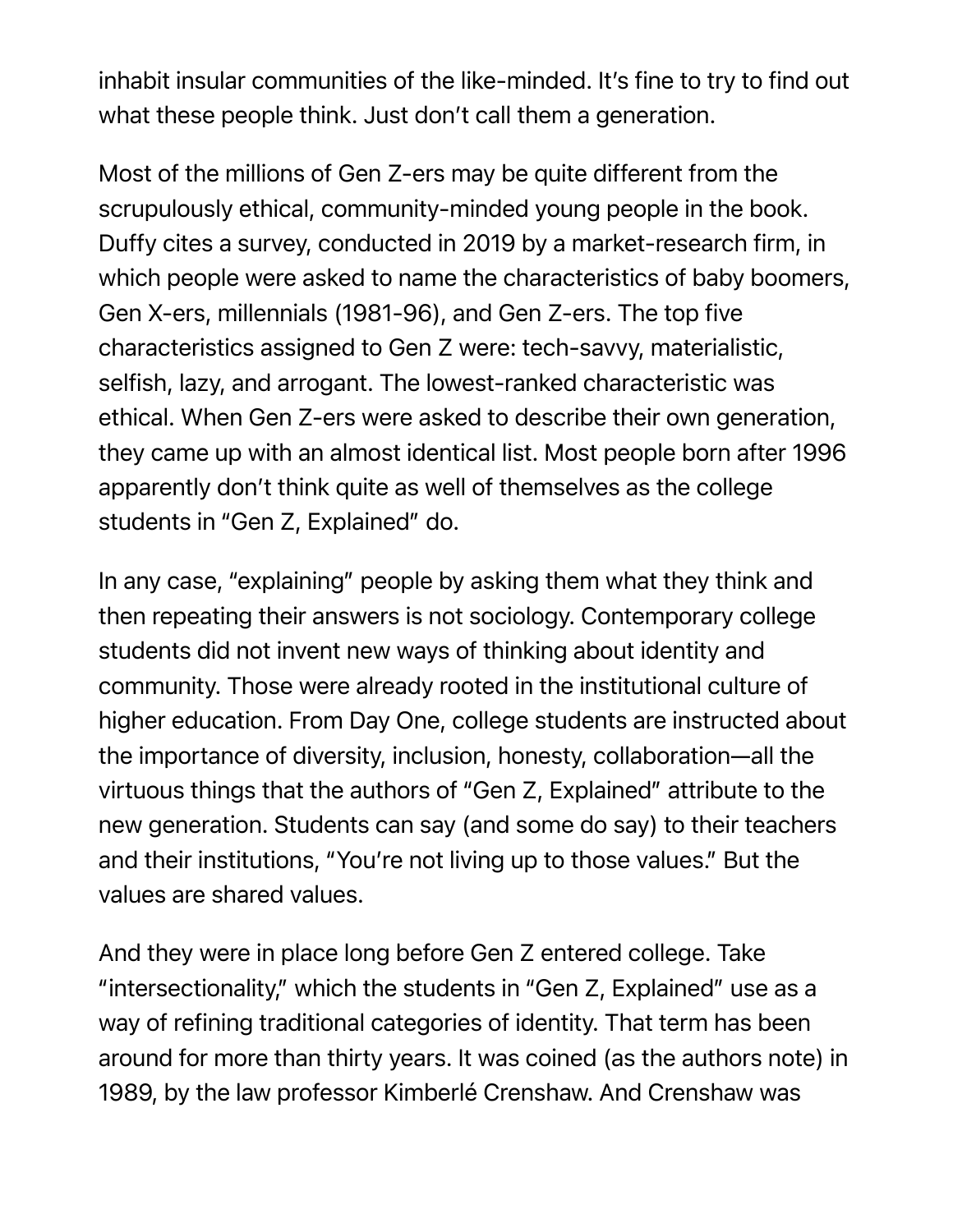born in 1959. She's a boomer.

"Diversity," as an institutional priority, dates back even farther. It played a prominent role in the affirmative-action case of Regents of the University of California v. Bakke, in 1978, which opened the constitutional door to race-conscious admissions. That was three "generations" ago. Since then, almost every selective college has worked to achieve a diverse student body and boasts about it when it succeeds. College students think of themselves and their peers in terms of identity because of how the institution thinks of them.

People who went to college in an earlier era may find this emphasis a distraction from students' education. Why should they be constantly forced to think about their own demographic profiles and their differences from other students? But look at American politics—look at world politics—over the past five years. Aren't identity and difference kind of important things to understand?

And who creates "youth culture," anyway? Older people. Youth has agency in the sense that it can choose to listen to the music or wear the clothing or march in the demonstrations or not. And there are certainly ground-up products (bell-bottoms, actually). Generally, though, youth has the same degree of agency that I have when buying a car. I can choose the model I want, but I do not make the cars.

Failure to recognize the way the fabric is woven leads to skewed social history. The so-called Silent Generation is a particularly outrageous example. That term has come to describe Americans who went to high school and college in the nineteen-fifties, partly because it sets up a convenient contrast to the baby-boom generation that followed. Those boomers, we think—they were not silent! In fact, they mostly were.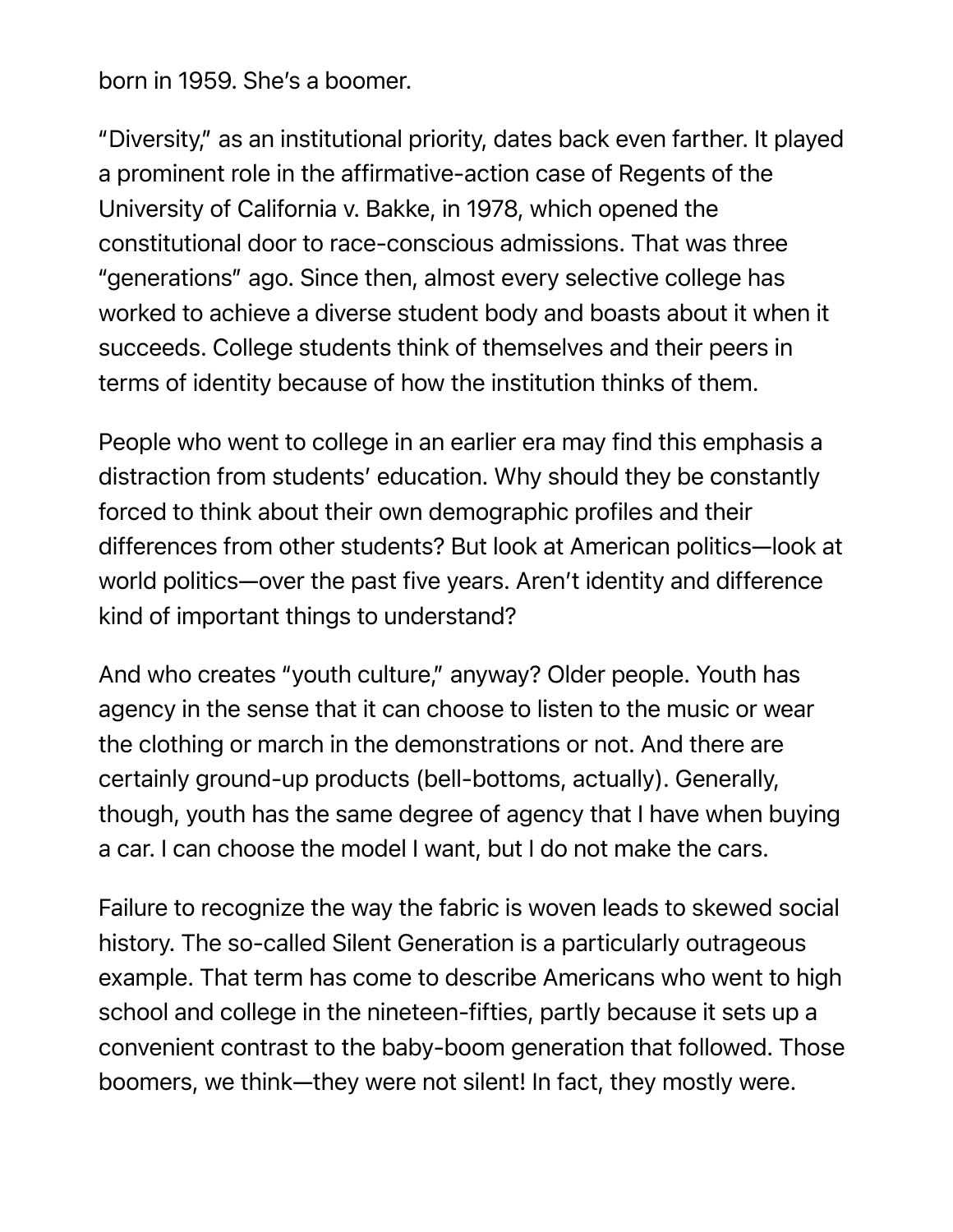The term "Silent Generation" was coined in 1951, in an article in *Time* and so was not intended to characterize the decade. "Today's generation is ready to conform," the article concluded. *Time* defined the Silent Generation as people aged eighteen to twenty-eight—that is, those who entered the workforce mostly in the nineteen-forties. Though the birth dates of *Time's* Silent Generation were 1923 to 1933, the term somehow migrated to later dates, and it is now used for the generation born between 1928 and 1945.

So who were these silent conformists? Gloria Steinem, Muhammad Ali, Tom Hayden, Abbie Hoffman, Jerry Rubin, Nina Simone, Bob Dylan, Noam Chomsky, Philip Roth, Susan Sontag, Martin Luther King, Jr., Billie Jean King, Jesse Jackson, Joan Baez, Berry Gordy, Amiri Baraka, Ken Kesey, Huey Newton, Jerry Garcia, Janis Joplin, Jimi Hendrix, Andy Warhol . . . Sorry, am I boring you?

It was people like these, along with even older folks, like Timothy Leary, Allen Ginsberg, and Pauli Murray, who were active in the culture and the politics of the nineteen-sixties. Apart from a few musicians, it is hard to name a single major figure in that decade who was a baby boomer. But the boomers, most of whom were too young then even to know what was going on, get the credit (or, just as unfairly, the blame).

Mannheim thought that the great danger in generational analysis was the elision of class as a factor in determining beliefs, attitudes, and experiences. Today, we would add race, gender, immigration status, and any number of other "preconditions." A woman born to an immigrant family in San Antonio in 1947 had very different life chances from a white man born in San Francisco that year. Yet the baby-boom prototype is a white male college student wearing striped bell-bottoms and a peace button, just as the Gen Z prototype is a female high